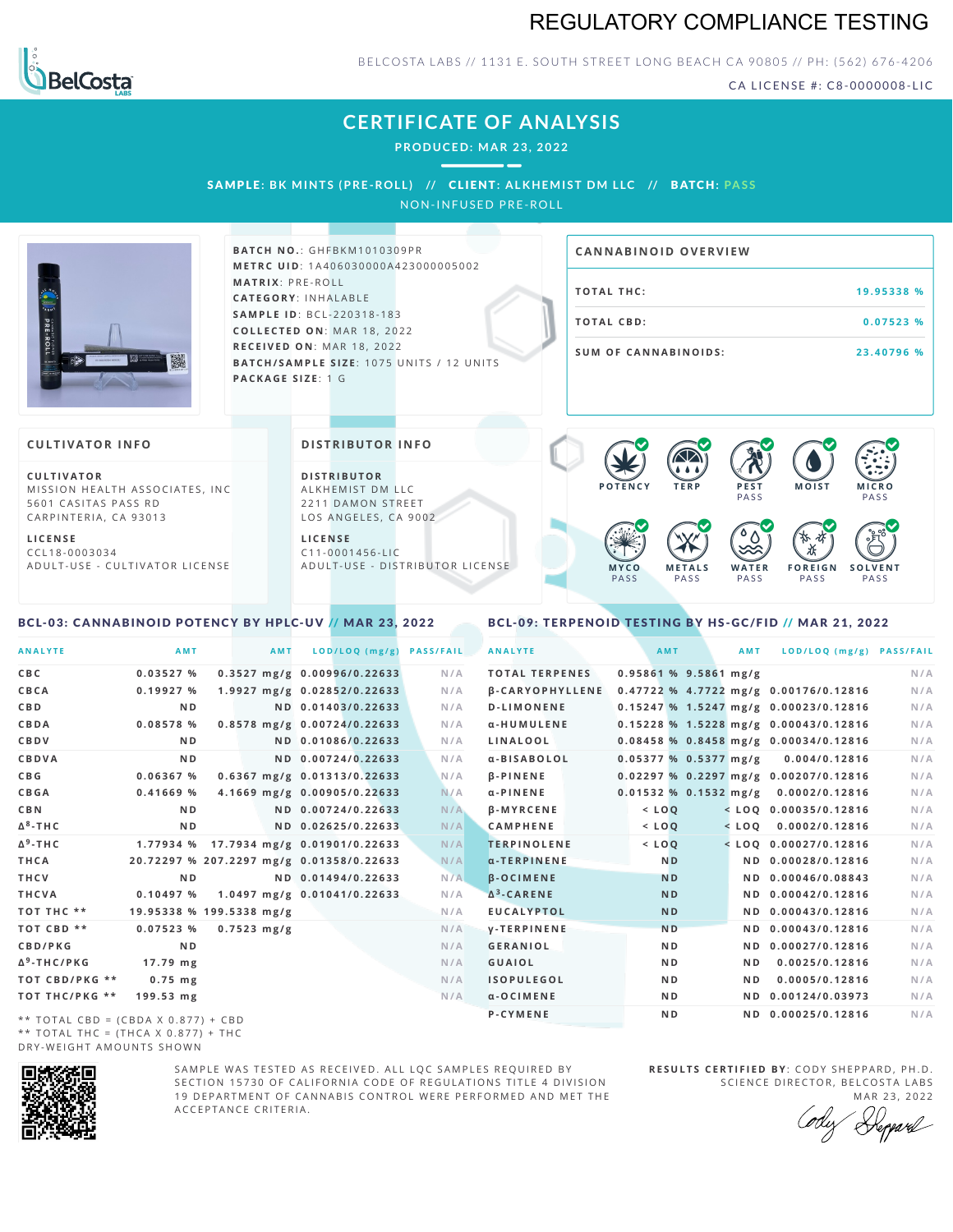# REGULATORY COMPLIANCE TESTING

### <span id="page-1-0"></span>BCL-13: PESTICIDE TESTING BY GC/MS // MAR 22, 2022

| <b>ANALYTE</b>         | LIMIT         | $AMT(\mu g/g)$ | LOD/LOQ (µg/g)  | <b>PASS/FAIL</b> |
|------------------------|---------------|----------------|-----------------|------------------|
| <b>CAPTAN</b>          | $0.7 \mu g/g$ | ND.            | 0.03054/0.09249 | <b>PASS</b>      |
| <b>CHLORDANE</b>       | Any amt       | N <sub>D</sub> |                 | <b>PASS</b>      |
| <b>CHLORDANE CIS</b>   |               | N <sub>D</sub> | 0.0108/0.03275  | N/A              |
| <b>CHLORDANE TRANS</b> |               | N <sub>D</sub> | 0.01033/0.03124 | N/A              |
| <b>CHLORFENAPYR</b>    | Any amt       | N <sub>D</sub> | 0.02328/0.07049 | <b>PASS</b>      |

| <b>ANALYTE</b>                      | LIMIT         | $AMT (\mu g/g)$ | $LOD/LOQ$ ( $\mu g/g$ ) | <b>PASS/FAIL</b> |
|-------------------------------------|---------------|-----------------|-------------------------|------------------|
| <b>CHLORPYRIFOS</b>                 | Any amt       | ND.             | 0.01086/0.03298         | <b>PASS</b>      |
| <b>DICHLORVOS</b>                   | Any amt       | ND.             | 0.01144/0.03466         | <b>PASS</b>      |
| <b>METHYL PARATHION</b>             | Any amt       | ND.             | 0.01312/0.03977         | <b>PASS</b>      |
| PENTACHLORONI-<br><b>TROBENZENE</b> | $0.1 \mu g/g$ | ND.             | 0.01364/0.0414          | <b>PASS</b>      |
|                                     |               |                 |                         |                  |

### BCL-05: RESIDUAL PESTICIDE ANALYSIS BY LC-MS/MS ESI // MAR 22, 2022

| <b>ANALYTE</b>             |               | LIMIT $AMT(\mu g/g)$ | LOD/LOQ (µg/g) | <b>PASS/FAIL</b> | <b>ANALYTE</b>                | LIMIT AMT (µg/g) |                | LOD/LOQ (µg/g) PASS/FAIL |             |
|----------------------------|---------------|----------------------|----------------|------------------|-------------------------------|------------------|----------------|--------------------------|-------------|
| <b>ABAMECTIN</b>           | $0.1 \mu g/g$ | N D                  | 0.01153/0.04   | <b>PASS</b>      | <b>METALAXYL</b>              | $2 \mu g/g$      | N D            | 0.00503/0.02             | PASS        |
| <b>ACEPHATE</b>            | $0.1 \mu g/g$ | N D                  | 0.00368/0.02   | <b>PASS</b>      | <b>METHIOCARB</b>             | Any amt          | N D            | 0.00503/0.02             | PASS        |
| ACEQUINOCYL                | $0.1 \mu g/g$ | ND                   | 0.00417/0.02   | <b>PASS</b>      | METHOMYL                      | $1 \mu g/g$      | N D            | 0.00494/0.02             | PASS        |
| <b>ACETAMIPRID</b>         | $0.1 \mu g/g$ | N D                  | 0.00464/0.02   | <b>PASS</b>      | <b>MEVINPHOS</b>              | Any amt          | N D            |                          | PASS        |
| <b>ALDICARB</b>            | Any amt       | N D                  | 0.01109/0.04   | PASS             | <b>MEVINPHOSI</b>             |                  | N D            | 0.00163/0.0084           | N/A         |
| <b>AZOXYSTROBIN</b>        | $0.1 \mu g/g$ | N D                  | 0.00639/0.02   | <b>PASS</b>      | <b>MEVINPHOS II</b>           |                  | N D            | 0.00542/0.0316           | N/A         |
| <b>BIFENAZATE</b>          | $0.1 \mu g/g$ | N D                  | 0.00355/0.02   | <b>PASS</b>      | MYCLOBUTANIL                  | $0.1 \mu g/g$    | N D            | 0.00867/0.04             | PASS        |
| <b>BIFENTHRIN</b>          | $3 \mu g/g$   | N D                  | 0.00473/0.04   | <b>PASS</b>      | <b>NALED</b>                  | $0.1 \mu g/g$    | N D            | 0.00328/0.02             | PASS        |
| <b>BOSCALID</b>            | $0.1 \mu g/g$ | N D                  | 0.00494/0.02   | PASS             | OXAMYL                        | $0.5 \mu g/g$    | N D            | 0.00455/0.02             | PASS        |
| CARBARYL                   | $0.5 \mu g/g$ | N D                  | 0.00295/0.02   | PASS             | PACLOBUTRAZOL                 | Any amt          | N D            | 0.00714/0.04             | PASS        |
| <b>CARBOFURAN</b>          | Any amt       | N D                  | 0.00613/0.02   | <b>PASS</b>      | <b>PERMETHRIN</b>             | $0.5 \mu g/g$    | N D            |                          | <b>PASS</b> |
| CHLORANTRANIL-             | 10 $\mu$ g/g  | N D                  | 0.00697/0.04   | PASS             | PERMETHRIN CIS                |                  | N D            | 0.00237/0.0082           | N/A         |
| <b>IPROLE</b>              |               |                      |                |                  | PERMETHRIN TRANS              |                  |                | ND 0.00245/0.0118        | N/A         |
| <b>CLOFENTEZINE</b>        | $0.1 \mu g/g$ | N D                  | 0.0054/0.02    | <b>PASS</b>      | <b>PHOSMET</b>                | $0.1 \mu g/g$    | N D            | 0.0043/0.02              | PASS        |
| COUMAPHOS                  | Any amt       | N D                  | 0.00215/0.02   | <b>PASS</b>      | PIPERONYLBUTO-                | $3 \mu g/g$      | N D            | 0.00247/0.02             | PASS        |
| <b>CYFLUTHRIN</b>          | $2 \mu g/g$   | N D                  | 0.05508/0.2    | <b>PASS</b>      | XIDE                          |                  |                |                          |             |
| <b>CYPERMETHRIN</b>        | 1 $\mu$ g/g   | N D                  | 0.00556/0.04   | <b>PASS</b>      | <b>PRALLETHRIN</b>            | $0.1 \mu g/g$    | N D            | 0.00392/0.02             | PASS        |
| <b>DAMINOZIDE</b>          | Any amt       | N D                  | 0.00227/0.04   | <b>PASS</b>      | PROPICONAZOLE                 | $0.1 \mu g/g$    | N D            | 0.0024/0.02              | PASS        |
| <b>DIAZINON</b>            | $0.1 \mu g/g$ | N D                  | 0.00487/0.02   | PASS             | <b>PROPOXUR</b>               | Any amt          | N D            | 0.00374/0.02             | <b>PASS</b> |
| <b>DIMETHOATE</b>          | Any amt       | N D                  | 0.00354/0.02   | <b>PASS</b>      | <b>PYRETHRINS</b>             | $0.5 \mu g/g$    | N D            |                          | PASS        |
| <b>DIMETHOMORPH</b>        | $2 \mu g/g$   | ND                   |                | <b>PASS</b>      | <b>PYRETHRINS PYRETHRIN I</b> |                  | ND             | 0.00726/0.04             | N/A         |
| <b>DIMETHOMORPH I</b>      |               | N D                  | 0.00109/0.0078 | N/A              | PYRETHRINS PYRETHRIN II       |                  |                | ND 0.00754/0.02284       | N/A         |
| <b>DIMETHOMORPH II</b>     |               | ND                   | 0.0015/0.0122  | N/A              | PYRIDABEN                     | $0.1 \mu g/g$    | N D            | 0.0034/0.02              | PASS        |
| <b>ETHOPROPHOS</b>         | Any amt       | N D                  | 0.0041/0.02    | <b>PASS</b>      | <b>SPINETORAM</b>             | $0.1 \mu g/g$    | N D            |                          | PASS        |
| <b>ETOFENPROX</b>          | Any amt       | N D                  | 0.00274/0.02   | <b>PASS</b>      | <b>SPINETORAM J</b>           |                  | N D            | 0.00329/0.016            | N/A         |
| <b>ETOXAZOLE</b>           | $0.1 \mu g/g$ | N D                  | 0.00385/0.02   | <b>PASS</b>      | <b>SPINETORAM L</b>           |                  | N <sub>D</sub> | 0.00157/0.016            | N/A         |
| <b>FENHEXAMID</b>          | $0.1 \mu g/g$ | N D                  | 0.01055/0.02   | <b>PASS</b>      | <b>SPINOSAD</b>               | $0.1 \mu g/g$    | ND             |                          | PASS        |
| <b>FENOXYCARB</b>          | Any amt       | N D                  | 0.00175/0.02   | <b>PASS</b>      | SPINOSAD A                    |                  |                | ND 0.00205/0.01438       | N/A         |
| <b>FENPYROXIMATE</b>       | $0.1 \mu g/g$ | N D                  | 0.00481/0.02   | <b>PASS</b>      | SPINOSAD D                    |                  |                | ND 0.00104/0.00498       | N/A         |
| <b>FIPRONIL</b>            | Any amt       | N D                  | 0.00478/0.02   | <b>PASS</b>      | <b>SPIROMESIFEN</b>           | $0.1 \mu g/g$    | N D            | 0.00944/0.04             | PASS        |
| <b>FLONICAMID</b>          | $0.1 \mu g/g$ | N D                  | 0.00398/0.02   | PASS             | <b>SPIROTETRAMAT</b>          | $0.1 \mu g/g$    | N D            | 0.00208/0.02             | PASS        |
| FLUDIOXONIL                | $0.1 \mu g/g$ | N D                  | 0.01369/0.04   | PASS             | SPIROXAMINE                   | Any amt          | N D            | 0.00344/0.02             | PASS        |
| HEXYTHIAZOX                | $0.1 \mu g/g$ | N D                  | 0.00297/0.02   | PASS             | <b>TEBUCONAZOLE</b>           | $0.1 \mu g/g$    | N D            | 0.00816/0.04             | PASS        |
| IMAZALIL                   | Any amt       | N D                  | 0.0056/0.02    | PASS             | <b>THIACLOPRID</b>            | Any amt          | N D            | 0.0039/0.02              | PASS        |
| <b>IMIDACLOPRID</b>        | $5 \mu g/g$   | N D                  | 0.00645/0.02   | PASS             | <b>THIAMETHOXAM</b>           | $5 \mu g/g$      | N D            | 0.00358/0.02             | PASS        |
| <b>KRESOXIM-</b><br>METHYL | $0.1 \mu g/g$ | N D                  | 0.00339/0.02   | PASS             | TRIFLOXYSTROB-<br>ΙN          | $0.1 \mu g/g$    | N D            | 0.00421/0.02             | PASS        |